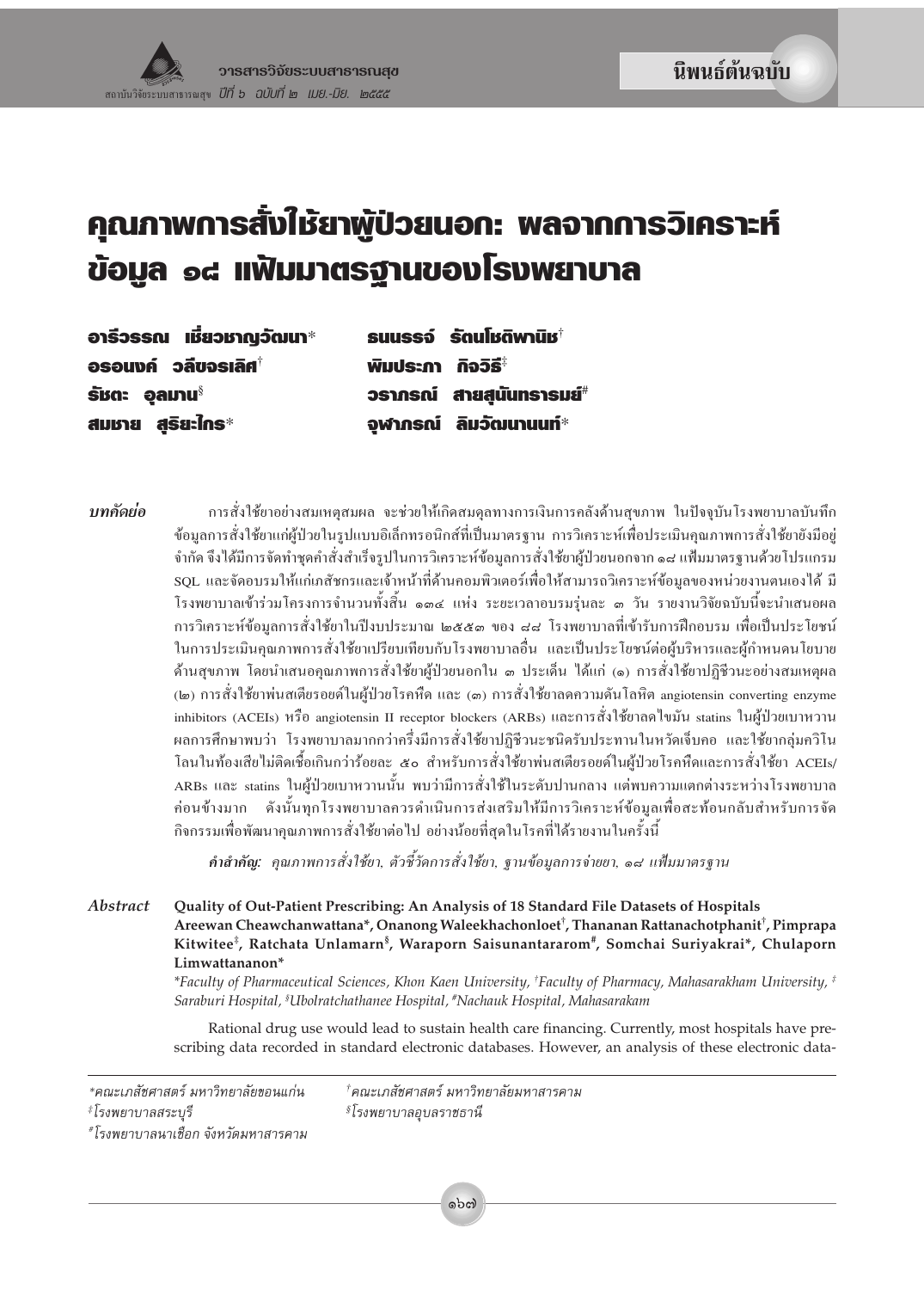bases providing a performance feedback on quality of prescribing is limited. The analysis algorithms to assess prescribing indicators for 18 standard files on out-patient services using SQL program were developed. Pharmacists and computer staff from 134 hospitals voluntarily attended the 3-day training sessions. We reported the results of analyses of fiscal year 2553 data of the 88 attending hospitals. The information presented could be used to guide not only health care settings, but also health policy makers, in terms of rational antibiotic prescribing for common cold and diarrhea, inhaled coticostroid (ICS) prescribing for asthma patients, and angiotensin converting enzyme inhibitors (ACEIs), angiotensin II receptor blockers (ARBs), and statins prescribing for diabetes patients.

More than half of hospitals had greater than 50% of oral antibiotic prescriptions in common cold, and quinolones prescriptions in non-infected diarrhea. ICS prescriptions in asthma patients, and ACEIs/ ARBs and statins in diabetes patients were moderately prescribed. However for the latter two conditions high variations across hospitals were found. The findings urge that all hospitals should promote analysis of the hospital electronic database to obtain the feedback information, which in turn can guide the implementation of activities to increase quality of prescribing, at least for the reported conditions.

Prescribing quality, Prescribing indicator, Prescribing database, 18 standard files for out pa-Keywords: tient service

## ภูมิหลังและเหตุผล

งค์การอนามัยโลก (World Health Organization, WHO) **2** กล่าวว่าองค์ประกอบพื้นฐานที่สำคัญประการหนึ่งของระบบ สุขภาพคือเวชภัณฑ์ยา และระบบสุขภาพที่ดีควรมีการเข้าถึง การดูแลด้านสุขภาพอย่างทั่วถึง (universal accsess to health care) ซึ่งขึ้นอยู่อย่างมากกับการเข้าถึงยาจำเป็นที่มีราคาซึ่ง ผู้ป่วยสามารถจ่ายได้ (access to affordable essential medicines) โดยงบประมาณด้านสุขภาพส่วนใหญ่จะถูกใช้ไปกับค่า ยาที่คิดเป็นอันดับสองรองจากเงินเดือนค่าจ้าง ดังนั้นจึงควรมี โครงการส่งเสริมการสั่งใช้ยาอย่างสมเหตุสมผลในระดับ ประเทศ<sup>(๑)</sup> อันจะส่งผลให้เกิดความยั่งยืนทางการเงินการคลัง ของระบบสุขภาพนั้นๆ

ในทศวรรษที่ผ่านมา เทคโนโลยีสารสนเทศได้ช่วยให้ แผนกเภสัชกรรมของโรงพยาบาลในประเทศไทยมีข้อมูลการ จ่ายเวชภัณฑ์ยาแก่ผู้ป่วยแต่ละรายในแต่ละครั้งโดยบันทึกอยู่ ในรูปแบบอิเล็กทรอนิกส์ ประกอบกับในปัจจุบันสำนัก นโยบายและยุทธศาสตร์ สำนักงานปลัดกระทรวงสาธารณสุข ได้จัดทำมาตรฐานของระบบฐานข้อมูลอิเล็กทรอนิกส์ของ หน่วยบริการสุขภาพในทุกระดับ ตั้งแต่โรงพยาบาลศูนย์/ทั่วไป โรงพยาบาลชุมชน จนถึงหน่วยบริการปฐมภูมิ ซึ่งรู้จักกันดีใน ีนาม ๑๘ แฟ้มมาตรฐาน<sup>(๒)</sup> (ปัจจุบันเป็น ๒๑ แฟ้มมาตรฐาน)

โดยมีรายละเอียดของเวชภัณฑ์ยาที่ให้บริการแก่ผู้ป่วยนอกเป็น ๑ ใน ๑๘ แฟ้มมาตรจาน (ชื่อแฟ้ม DRUG) ทั้งนี้ ยังกำหนด ให้ใช้รหัสยาที่เป็นมาตรฐานเดียวกันที่เรียกว่ารหัสยามาตรฐาน l๓๔ หลักด้วย

้อย่างไรก็ดี โรงพยาบาลส่วนใหญ่ยังไม่ได้นำข้อมูลการ สั่งใช้ยาเหล่านี้มาวิเคราะห์เพื่อประเมินคุณภาพการสั่งใช้ยา ดังนั้น สำนักงานหลักประกันสุขภาพแห่งชาติ (สปสช.) และ ้กรมบัญชีกลาง จึงได้สนับสนุนให้ดำเนินงานโครงการพัฒนา ขีดความสามารถและทักษะของผู้ปฏิบัติงานในระบบยาของ โรงพยาบาลในการวิเคราะห์ข้อมูลอิเล็กทรอนิกส์ฐานข้อมูล การจ่ายยาผู้ป่วยนอกจาก ๑๘ แฟ้มมาตรฐาน (OP ๑๘ แฟ้ม)<sup>(๓)</sup>

รายงานวิจัยนี้จะนำเสนอผลการวิเคราะห์คุณภาพการสั่งใช้ ยาของผู้ป่วยนอกเฉพาะประเด็นที่เป็นนโยบายซึ่งได้รับการ สนับสนุนจากสปสช. โดยมุ่งให้เกิดคุณภาพการสั่งใช้ยาและ เพิ่มคุณภาพการให้บริการใน ๓ โครงการ ได้แก่ (๑) โครงการ ใช้ยาปฏิชีวนะอย่างสมเหตุผล (Antibiotic Smart Use, ASU) (๒) การใช้ยาพ่นสเตียรอยด์ในโครงการพัฒนาคุณภาพการ ดูแลผู้ป่วยโรคหืด (Easy Asthma Clinic, EAC) และ (๓) การใช้ยาลดความดันโลหิตและยาลดไขมันในผ้ป่วยโรค เบาหวาน ที่เป็นตัวชี้วัดของกองทุนโรคเรื้อรังของ สปสช.

รายงานวิจัยนี้จะนำเสนอผลการวิเคราะห์ข้อมูลอิเล็ก-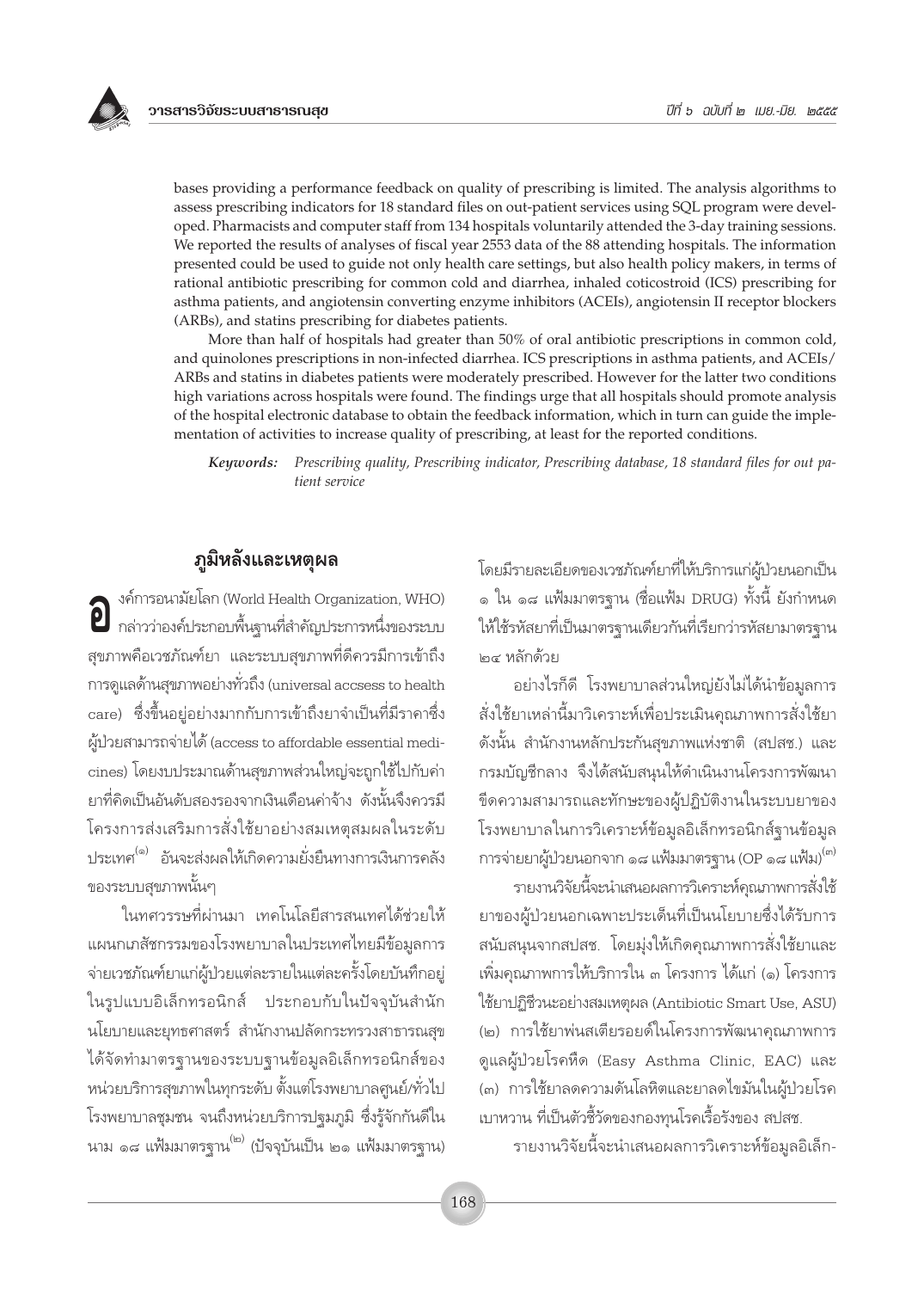ทรอนิกส์ของโรงพยาบาลที่เข้าร่วมโครงการพัฒนาศักยภาพ การวิเคราะห์ข้อมูล OP ๑๘ แฟ้มในระหว่างเดือนมิถุนายนถึง พฤศจิกายน พ.ศ.๒๕๕๔ ทั้งนี้ คุณภาพการสั่งใช้ยาที่แสดง เป็นร้อยละของการสั่งใช้ยาดังกล่าว จะสามารถเป็นแนวทางให้ โรงพยาบาลต่างๆนำไปใช้ประกอบการพิจารณาประเมิน คุณภาพการสั่งใช้ยาโดยเปรียบเทียบกับโรงพยาบาลตนเอง ซึ่งจะนำไปส่การพัฒนาเพื่อยกระดับคณภาพการสั่งใช้ยาในโรง พยาบาล ตลอดจนเป็นข้อมูลที่เป็นประโยชน์ต่อผู้บริหารและ ผ้กำหนดนโยบายต่อไป

## ระเบียบวิธีการศึกษา

โครงการพัฒนาศักยภาพการวิเคราะห์ข้อมูล OP ๑๘ แฟ้ม<sup>(๓)</sup> ได้ทำการทบทวนวรรณกรรมเกี่ยวกับตัวชี้วัดคุณภาพ การสั่งใช้ยา ครอบคลมตัวชี้วัดเกี่ยวกับระบบยา การใช้ยา การเข้าถึงยาและด้านคุณภาพในการรักษา และพิจารณาบน ์พื้นฐานของการใช้ข้อมูลอิเล็กทรอนิกส์ เพื่อให้สามารถ ประยุกต์ใช้อย่างเหมาะสมกับบริบทของประเทศไทย ทำการ สัมภาษณ์เชิงลึกในกลุ่มแพทย์และเภสัชกรที่สุ่มตัวอย่าง เฉพาะเจาะจง (purposive sampling) โดยเป็นแพทย์/ เภสัชกรผ้บริหารที่มีประสบการณ์ในหน่วยงานทั้งในระดับ จังหวัดและอำเภอ (key informant) ซึ่งได้รายชื่อจากการใช้ snowball technique นอกจากนี้ทำการสำรวจในภาพกว้าง กลุ่มเป้าหมายเภสัชกร โดยใช้จดหมายอิเล็กทรอนิกส์ เพื่อ สำรวจความต้องการ ความสำคัญ ความเร่งด่วน ความเป็นไป ได้ ในการวิเคราะห์ข้อมูลการสั่งใช้ยาในประเด็นต่างๆ ในขั้น ตอนสุดท้ายได้จัดประชุมสนทนากลุ่ม (focus group discussion) ผู้เชี่ยวชาญเกี่ยวกับการวิเคราะห์ข้อมูลอิเล็กทรอนิกส์ เพื่อสรปตัวชี้วัดที่มีความเป็นไปได้และเหมาะสมกับการนำมา ประยุกต์ใช้

จากชุดตัวชี้วัดที่ได้ในขั้นตอนที่กล่าวมาข้างต้น ผ้ เชี่ยวชาญด้านการวิเคราะห์ข้อมูลในโครงการพัฒนาศักยภาพ การวิเคราะห์ข้อมูล OP ๑๘ แฟ้มได้พัฒนาชุดคำสั่งสำเร็จรูป สำหรับการวิเคราะห์ข้อมูลตัวชี้วัดต่างๆ (algorithm) ในรูป แบบที่สามารถใช้ได้กับโปรแกรม SPSS, Stata และ SOL

(ชุดคำสั่งสำเร็จรูปสามารถ download ได้จากเว็บไซต์ สถาบันวิจัยระบบสาธารณสุข, www.hsri.or.th) ได้จัดการ ฝึกอบรมการใช้ชุดคำสั่งการวิเคราะห์ตัวชี้วัดด้วย SQL ให้กับ เภสัชกรและเจ้าหน้าที่ด้านคอมพิวเตอร์ที่ปฏิบัติงานในโรง ้พยาบาลต่างๆที่สนใจสมัครเข้าร่วมการอบรมในทุกภูมิภาคทั่ว ประเทศ เป็นจำนวนทั้งสิ้น ๖ ครั้งๆละ ๓ วัน ในระหว่างเดือน มิถนายนถึงพฤศจิกายน พ.ศ.๒๕๕๔ โดยมีโรงพยาบาลเข้า ร่วมโครงการจำนวนทั้งสิ้น ๑๓๔ แห่ง ส่วนใหญ่เป็นโรง ้พยาบาลชมชน (ร้อยละ ๗๗) มากกว่าโรงพยาบาลทั่วไปและ โรงพยาบาลศูนย์ ร้อยละ ๖๖ ของโรงพยาบาลที่เข้ารับการ อบรมสามารถวิเคราะห์ข้อมูลได้ นอกจากนี้ ร้อยละ ๓๑ ของ โรงพยาบาลทั้งหมดมีการวิเคราะห์ข้อมูลเปรียบเทียบระหว่าง ปี่งบประมาณ ๒๕๕๓ และ ๒๕๕๔ ด้วย

รายงานวิจัยนี้จะนำเสนอผลการวิเคราะห์ข้อมูลของโรง ้พยาบาลที่เข้ารับการอบรม เป็นข้อมูลปี่งบประมาณ ๒๕๕๓ ้รวบรวมจาก ๘๘ โรงพยาบาล ซึ่งกระจายในกรุงเทพมหานคร ภาคกลาง เหนือ ตะวันออกเฉียงเหนือ และใต้ และผลการ ์ศึกษาแนวโน้มการสั่งใช้ยาปีงบประมาณ ๒๕๕๓ และ ๒๕๕๔ รวบรวมจาก ๔๔ โรงพยาบาล

### การวิเคราะห์ข้อมูล

#### ๑. การใช้ยาปฏิชีวนะอย่างสมเหตุผล

ปัญหาการใช้ยาปฏิชีวนะอย่างฟุ่มเฟื่อยนำมาสู่โครงการ ASU (Antibiotic Smart Use) ซึ่งมีเป้าประสงค์หลักเพื่อลด การใช้ยาปฏิชีวนะอย่างพร่ำเพรื่อใน ๓โรคเป้าหมายคือ โรค ติดเชื้อทางเดินหายใจส่วนบน (เช่น หวัดเจ็บคอ) โรคท้องร่วง เฉียบพลัน และแผลเลือดออก<sup>(๔)</sup> อย่างไรก็ดี ในการวิเคราะห์ ข้อมูล OP ๑๘ แฟ้มนั้น มีข้อจำกัดในการวิเคราะห์กรณีแผล เลือดออกที่เป็นแผลสะอาดไม่ติดเชื้อ การวิเคราะห์ข้อมูลครั้ง นี้จึงวิเคราะห์เฉพาะกรณีหวัดเจ็บคอและท้องร่วงเฉียบพลัน เท่านั้น

เนื่องจากโรคทางเดินหายใจส่วนบนมากกว่าร้อยละ ๘๐ ้มักมีสาเหตุจากเชื้อไวรัสหรือสาเหตุอื่นๆ เช่น ภูมิแพ้ และ น้อยกว่าร้อยละ ๒๐ เป็นการติดเชื้อแบคทีเรีย<sup>(๕)</sup> ดังนั้น ๘ ใน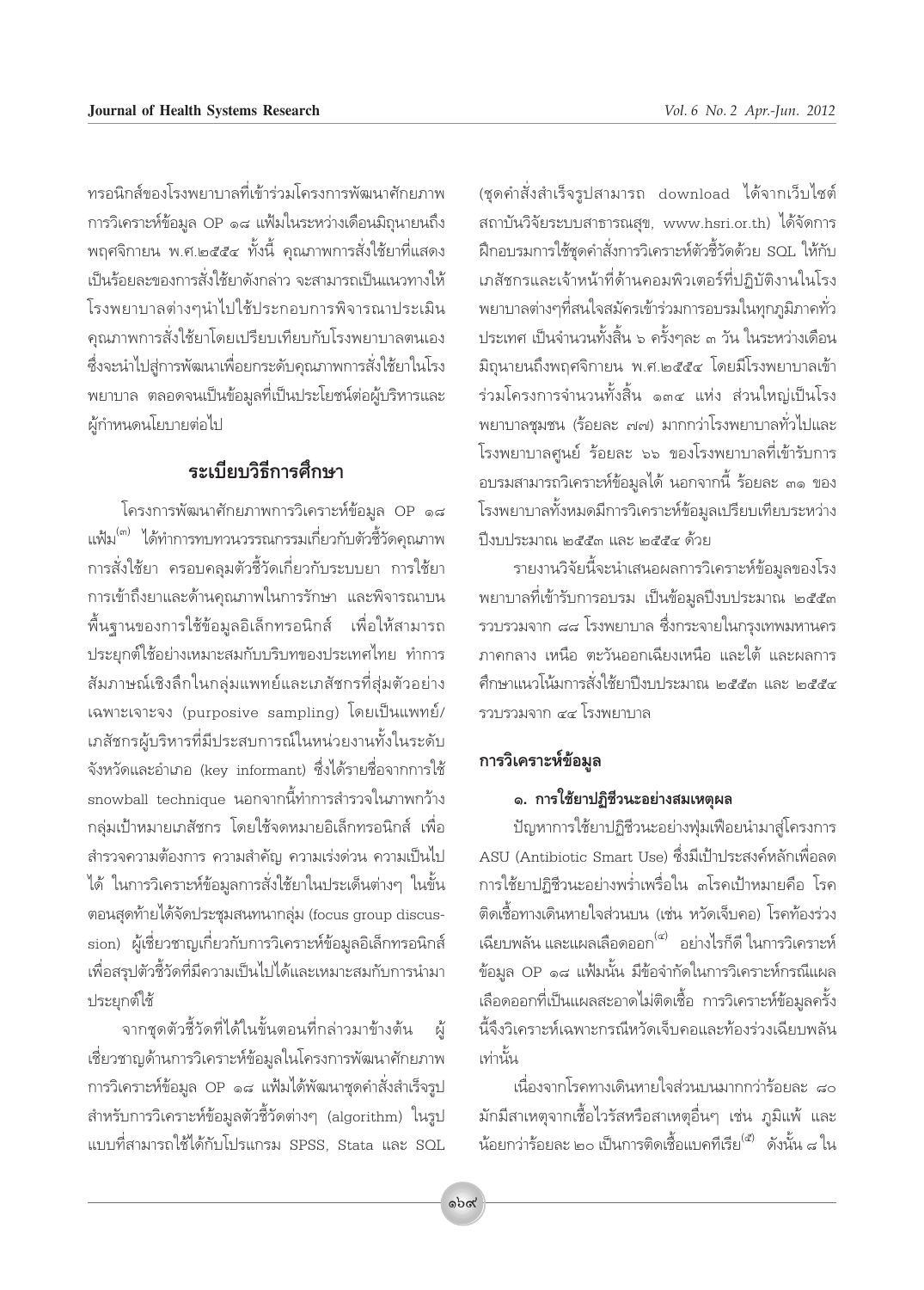

๑๐ ครั้งของการรักษาโรคติดเชื้อในระบบทางเดินหายใจส่วน ้บนจึงไม่มีความจำเป็นต้องใช้ยาปฏิชีวนะ การวิเคราะห์ครั้งนี้ ต้องการทราบร้อยละของการสั่งใช้ยาปฏิชีวนะชนิดรับประทาน (oral antibiotics) ในผู้ป่วยหวัดเจ็บคอ ซึ่งวิเคราะห์โดย เลือกเฉพาะรหัส ICD-10 ดังนี้<sup>(๖)</sup> J00. J010-J014. J018-J020. J029- J030, J040, J050, J069, J101, J111, J209, J219 เตรียมฐานข้อมูลสำหรับการวิคราะห์โดยเชื่อมระหว่างแฟ้มเวช .ภัณฑ์ยาที่ให้บริการแก่ผู้ป่วยนอก (DRUG) กับแฟ้มการ วินิจฉัยโรค (DIAG) และสร้างแฟ้มรหัสยามาตรจาน ๒๔ หลักของรายการยา oral antibiotics เพื่อใช้ในการวิเคราะห์ เชื่อมกับข้อมูลการสั่งใช้ยา โดย algorithm ที่สร้างไว้นั้น จะ ทำการคำนวณร้อยละจากจำนวนผู้ป่วยตามรหัสการวินิจฉัยที่ กำหนดและได้รับ oral antibiotics หารด้วยจำนวนผู้ป่วย ิตามรหัสการวินิจฉัยที่กำหนด ดังสูตรด้านล่างนี้

| จำนวนผู้ป่วยตามรหัสการวินิจฉัยหวัดเจ็บคอ       |         |
|------------------------------------------------|---------|
| ที่ได้ยาปฏิชีวนะชนิดรับประทาน                  |         |
| จำวนผู้ป่วยตามรหัสการวินิจฉัยหวัดเจ็บคอทั้งหมด | $X$ @00 |

จากรายงานของกรมควบคุมโรค พ.ศ. ๒๕๕๐ มีเพียง ร้อยละ ๑.๓ ของผู้ป่วยโรคอุจจาระร่วงที่ควรได้รับยาต้านจุลชีพ หมายความว่า ผู้ป่วยท้องร่วง ๑,๐๐๐ ราย จำเป็นต้องได้ยา ต้านจุลชีพเพียง ๑๓ รายเท่านั้น ดังนั้น ผู้ป่วยท้องร่วงหรือ ้อาหารเป็นพิษส่วนใหญ่จึงไม่ควรได้รับยาต้านจุลชีพ<sup>(๗)</sup> การ วิเคราะห์ข้อมูลครั้งนี้จึงมุ่งหาร้อยละของการสั่งใช้ยากลุ่มควิ โนโลน (quinolones) ในกรณีท้องเสียไม่ติดเชื้อ เลือกเฉพาะ ICD-10 ของท้องเสียไม่ติดเชื้อ<sup>(๖)</sup> ได้แก่ K529, K591, P783 และวิเคราะห์โดยเชื่อมแฟ้ม DRUG กับ DIAG ซึ่งมีตาราง รหัสยามาตรฐาน ๒๔ หลักของยากลุ่มควิโนโลน ที่ใช้เชื่อมกับ ข้อมูลการสั่งใช้ยาในลักษณะเช่นเดียวกับ oral antibiotics ข้างต้น ตลอดจนคำนวณร้อยละดังสูตรด้านล่างนี้

จำนวนผู้ป่วยตามรหัสการวินิจฉัยท้องเสียไม่ติดเชื้อ ที่ได้ยาต้านจุลชีพกลุ่ม quinolones  $X \otimes C$ ้จำนวนผู้ป่วยตามรหัสการวินิจฉัยท้องเสียไม่ติดเชื้อทั้งหมด

#### ๒. การใช้ยาพ่นสเตียรอยด์ในผู้ป่วยโรคหืด

จากแนวคิดความเชื่อเดิมๆ ที่ว่าโรคหืดเป็นโรคที่รักษา ไม่ได้นั้น แพทย์ทั่วไปจึงให้การรักษาตามอาการโดยให้ยา ขยายหลอดลมเป็นหลักเฉพาะเวลามีอาการเท่านั้น แต่ความรู้ ใหม่ในปัจจุบันพบว่าโรคหืดเกิดจากการอักเสบของหลอดลม ส่งผลให้หลอดลมไวต่อสิ่งกระตุ้นผิดปกติ ดังนั้น โรคหืดจึง เป็นโรคที่รักษาได้ โดยการใช้ยาพ่นสเตียรอยด์ (inhaled corticosteroids. ICS) เป็นยาหลักเพื่อรักษาอาการอักเสบ ของหลอดลม ซึ่งกำหนดไว้ในแนวทางการรักษาโรคหืด Global Initiative for Asthma Guidelines (GINA Guidelines 1995) ที่จัดทำโดย WHO ร่วมกับ National Heart Lung and Blood Institute อย่างไรก็ดี แพทย์บางส่วนยังปรับเปลี่ยน แนวคิดไม่ทัน ทำให้ผู้ป่วยโรคหืดในประเทศไทยได้รับยาพ่น สเตียรอยด์น้อยมากเพียงร้อยละ ๖.๗ เท่านั้น<sup>(๘)</sup> ซึ่ง สปสช. เล็งเห็นถึงความสำคัญของการรักษาโรคหืดจึงสนับสนุน โครงการพัฒนาคุณภาพการดูแลผู้ป่วยโรคหืด EAC ตั้งแต่ พ.ศ.๒๕๕๑ เป็นต้นมา และทำให้ร้อยละของการได้รับ ICS เพิ่มสูงขึ้น การประเมินคุณภาพการสั่งใช้ยาในผู้ป่วยโรคหืดใน การศึกษานี้จึงประเมินจากร้อยละของผู้ป่วยโรคหืดที่ได้รับยา ICS นอกจากนี้ยังประเมินความต่อเนื่องและความร่วมมือใน การรับการรักษาจากร้อยละของผู้ป่วยโรคหืดที่ได้รับยา ICS ไม่น้อยกว่า ๔ หลอดต่อปี (ICS > 4) โดยคิดจากผู้ป่วยโรค หืดที่ได้รับยา ICS ทั้งหมด ทั้งนี้วิเคราะห์ข้อมูลในลักษณะ เดียวกับการใช้ยาปฏิชีวนะที่กล่าวแล้ว โดยเลือกผู้ป่วยที่ได้รับ การวินิจฉัยเป็นโรคหอบหืดด้วยรหัส J45-J46 $^{\text{\tiny{(b)}}}$  และคำนวณ ร้อยละดังสูตรด้านล่างนี้

จำนวนผู้ป่วยตามรหัสการวินิจฉัยโรคหืดที่ได้ยาสเตียรอยด์ ไม่น้อยกว่า ๔ หลอดต่อปี  $-X$  @00

-<br>จำนวนผู้ป่วยตามรหัสการวินิจฉัยโรคหืดที่ได้ยาพ่นสเตียรอยด์ทั้งหมด

.ถ. การใช้ยาลดความดันโลหิตและยาลดไขมันในผู้ป่วย เบาหวาน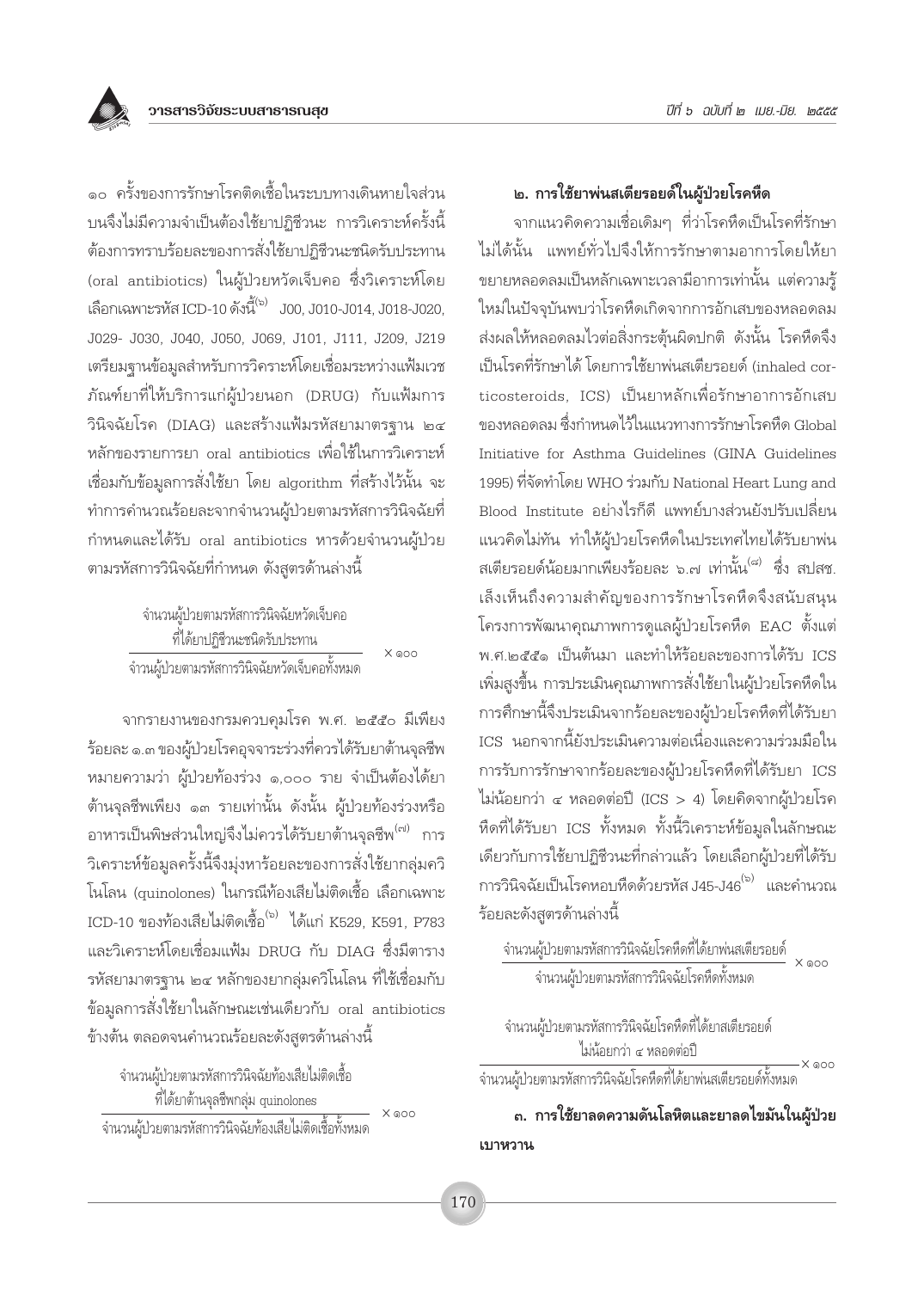สปสช. ได้จัดตั้งกองทนบริหารจัดการโรคเรื้อรังเพื่อเพิ่ม การเข้าถึงบริการและพัฒนาคุณภาพการบริการอย่างต่อเนื่อง โดยมุ่งไปสู่การลดหรือชะลอการเกิดภาวะแทรกซ้อนของผู้ ป่วยโรคเรื้อรัง โรคเบาหวานเป็นโรคเรื้อรังที่พบได้บ่อย ซึ่ง ภาวะแทรกซ้อนของการเกิดภาวะไตวายและหลอดเลือดแดง ตีบตันในผู้ป่วยเบาหวานสูงกว่าประชากรปกติ ทั้งนี้ แนวทาง เวชปฏิบัติสำหรับโรคเบาหวาน ๒๕๕๔ <sup>(๙)</sup> กำหนดเป้าหมายให้ ผู้ป่วยเบาหวานมีระดับความดันโลหิตต่ำกว่า ๑๓๐/๘๐ มิลลิเมตรปรอท ในกรณีที่ปรับเปลี่ยนพถติกรรมชีวิตแล้ว ความดันโลหิตยังสูงเกินเป้าหมายให้พิจารณาใช้ยากลุ่ม angiotensin converting enzyme inhibitors (ACEIs) สำหรับ ผู้ป่วย diabetic nephropathy แต่หากใช้ ACEIs ไม่ได้ ให้ เลือกใช้ angiotensin II receptor blockers (ARBs) แทน นอกจากนี้ ยังกำหนดเป้าหมายให้ผู้ป่วยเบาหวานมีระดับไขมัน LDL-C ต่ำกว่า ๑๐๐ มิลลิกรัมต่อเดซิลิตร โดยผู้ป่วยที่มี ระดับไขมันสูงกว่าเป้าหมาย ควรให้ยากลุ่ม statins ในการ ้ศึกษานี้จึงวิเคราะห์ร้อยละของผู้ป่วยเบาหวานที่ได้รับยา ACEIs หรือ ARBs และร้อยละของผ้ป่วยเบาหวานที่ได้รับยา statins

โดยเลือกผู้ป่วยที่ได้รับการวินิจฉัยเป็นเบาหวานด้วยรหัส E10-E149<sup>(๖)</sup> แล้วทำการวิเคราะห์ข้อมูลในลักษณะเดียวกับการใช้ยา ปฏิชีวนะที่กล่าวแล้ว และคำนวณร้อยละดังสูตรด้านล่างนี้

## ผลการศึกษา

ผลการวิเคราะห์คุณภาพการสั่งใช้ยาปีงบประมาณ ๒๕๕๓ จาก ๘๘ โรงพยาบาล มีดังนี้

#### ๑. การใช้ยาปฏิชีวนะอย่างสมเหตุผล

รูปที่ ๑ แสดงร้อยละของจำนวนใบสั่งยา oral antibiotics ในผู้ป่วยหวัดเจ็บคอและร้อยละของจำนวนใบสั่ง ยากลุ่มควิโนโลนในผู้ป่วยท้องเสียไม่ติดเชื้อพบว่ามีการสั่งใช้ยา oral antibiotics ในผู้ป่วยหวัดเจ็บคอกระจายอยู่ในช่วงร้อยละ ๒๐-๘๐ โดยที่โรงพยาบาลส่วนใหญ่สั่งใช้ร้อยละ ๔๐-๖๐ ใน ด้านการสั่งใช้ยากลุ่มควิโนโลนในผู้ป่วยท้องเสียไม่ติดเชื้อนั้น โรงพยาบาลส่วนใหญ่สั่งใช้มากกว่าร้อยละ ๕๐ ซึ่งหนาแน่นอยู่ ในช่วงร้อยละ ๖๐-๘๐ และมีโรงพยาบาลเพียง ๔ แห่งที่มีการ สั่งใช้ยาต่ำกว่าร้อยละ ๔๐ โดยมีโรงพยาบาลเพียงแห่งเดียวที่ ไม่มีการสั่งใช้ยากลุ่มควิโนโลนในผู้ป่วยท้องเสียไม่ติดเชื้อ แต่



 $\tilde{z}$ ปที่ ๑ ร้อยละของจำนวนใบสั่งยาปฏิชีวนะชนิดรับประทานในผู้ป่วยหวัดเจ็บคอและยากลุ่มควิโนโลนในผู้ป่วยท้องเสียไม่ติดเชื้อ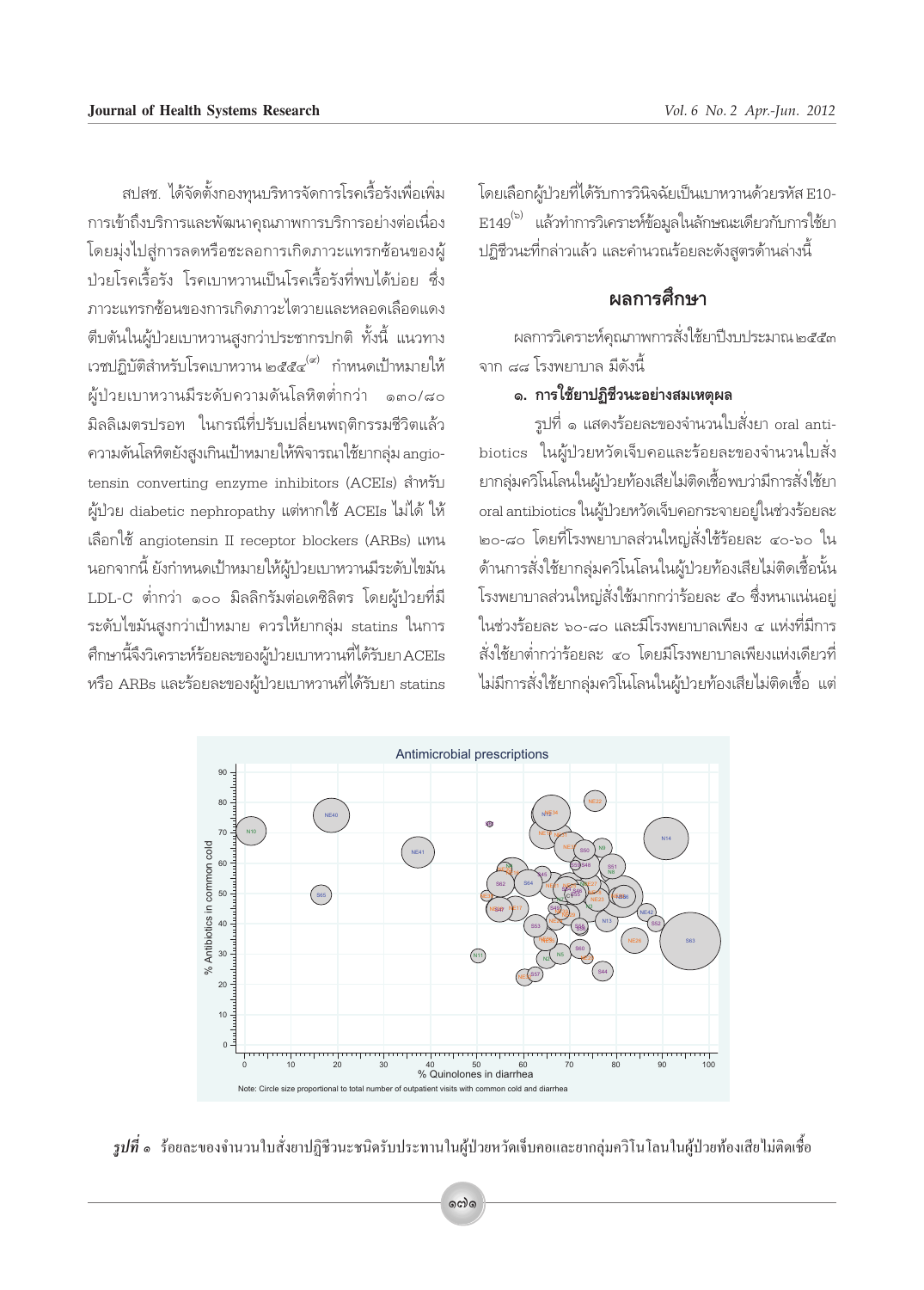



 $\,$ รูปที่ ๒  $\,$  ร้อยละของจำนวนผู้ป่วยโรคหืดที่ได้รับยาพ่นสเตียรอยด์และที่ได้รับไม่น้อยกว่า ๔ หลอดต่อปี

โรงพยาบาลทั้ง ๔ แห่งนี้ ก็มีการสั่งใช้ oral antibiotics สูง กว่าร้อยละ ๕๐ ทั้งสิ้น ในภาพรวมมีโรงพยาบาลประมาณครึ่ง หนึ่งมีการสั่งใช้ oral antibiotics และยากลุ่มควิโนโลน สูง กว่าร้อยละ ส<sub>ั</sub>ด

สำหรับ ๔๔ โรงพยาบาลที่มีการวิเคราะห์ข้อมล ปีงบประมาณ ๒๕๕๓ เปรียบเทียบกับปีงบประมาณ ๒๕๕๔ นั้น ส่วนใหญ่พบร้อยละที่ใกล้เคียงในระหว่างปีงบประมาณทั้งสอง ในขณะที่โรงพยาบาลบางแห่งมีร้อยละที่เปลี่ยนแปลงเพิ่มขึ้น หรือลดลงค่อนข้างมาก(ไม่ได้แสดงรายละเอียดของข้อมูลในที่นี้)

### ๒. การใช้ยาพ่นสเตียรอยด์ในผู้ป่วยโรคหืด

รูปที่ ๒ แสดงร้อยละของผู้ป่วยโรคหืดที่ได้รับยา ICS และร้อยละของผู้ป่วยโรคหืดที่ได้รับยา ICS ไม่น้อยกว่า ๔ หลอดต่อปี พบความแตกต่างในร้อยละการสั่งใช้ ICS ใน ระหว่างโรงพยาบาลค่อนข้างมาก โดยร้อยละกระจายอยู่ในช่วง ๑๐-๙๐ ซึ่งโรงพยาบาลส่วนใหญ่สั่งใช้อยู่ในช่วงร้อยละ ๓๐-๖๐ ส่วนความต่อเนื่องของการได้รับ ICS ไม่น้อยกว่า ๔ หลอด ต่อปีนั้นอย่ในช่วงร้อยละ ๐-๖๐ ทั้งนี้ โรงพยาบาลมากกว่า ครึ่งหนึ่งที่มีการสั่งใช้ ICS ไม่น้อยกว่า ๔ หลอดต่อปีใน สัดส่วนที่ต่ำกว่าร้อยละ ๓๐ และเกือบครึ่งหนึ่งอยู่ในช่วงร้อยละ ๔๐-๖๐ มีโรงพยาบาลเพียง ๕ แห่งที่มีการสั่งใช้ ICS แก่ผู้ ป่วยโรคหืดและผู้ป่วยได้ ICS ไม่น้อยกว่า ๔ หลอดต่อปีมาก กว่าร้อยละ ๕๐ ทั้งสองตัวชี้วัด ทั้งนี้ มีแนวโน้มที่ร้อยละของ การสั่งใช้ยา ICS ไม่น้อยกว่า ๔ หลอดต่อปี เพิ่มสูงตามร้อย ิละของการสั่งใช้ยา ICS ในผู้ป่วยโรคหืดพอสมควร ซึ่งแสดง ถึงความสอดคล้องของคุณภาพการสั่งใช้ยา ICS ในผู้ป่วยโรค หืดของโรงพยาบาล อย่างไรก็ดี มีโรงพยาบาลบางส่วนที่มี ลักษณะของการใช้ยา ICS มากแต่ไม่ต่อเนื่อง และบางส่วนมื ลักษณะการใช้ยา ICS ไม่มากแต่มีความต่อเนื่องสูงกว่าในโรง ็พยาบาลที่มีการใช้ยา ICS มาก

สำหรับ ๔๔ โรงพยาบาลที่วิเคราะห์ข้อมลเปรียบ เทียบระหว่างปิ่งบประมาณ ๒๕๕๓ กับ ๒๕๕๔ นั้น พบโรง ่ พยาบาลส่วนใหญ่มีแนวโน้มการสั่งใช้ยา ICS สูงขึ้น รวมทั้ง ความต่อเนื่องของการสั่งใช้ ICS ด้วย (ไม่ได้แสดงราย ละเอียดของข้อมูลในที่นี้)

## .ถ. การใช้ยาลดความดันโลหิตและยาลดไขมันในผู้ป่วย เบาหวาน

รูปที่ ๓ แสดงร้อยละของผู้ป่วยเบาหวานที่ได้รับยาลด ความดันโลหิต ACEIs หรือ ARBs และร้อยละของผู้ป่วยเบา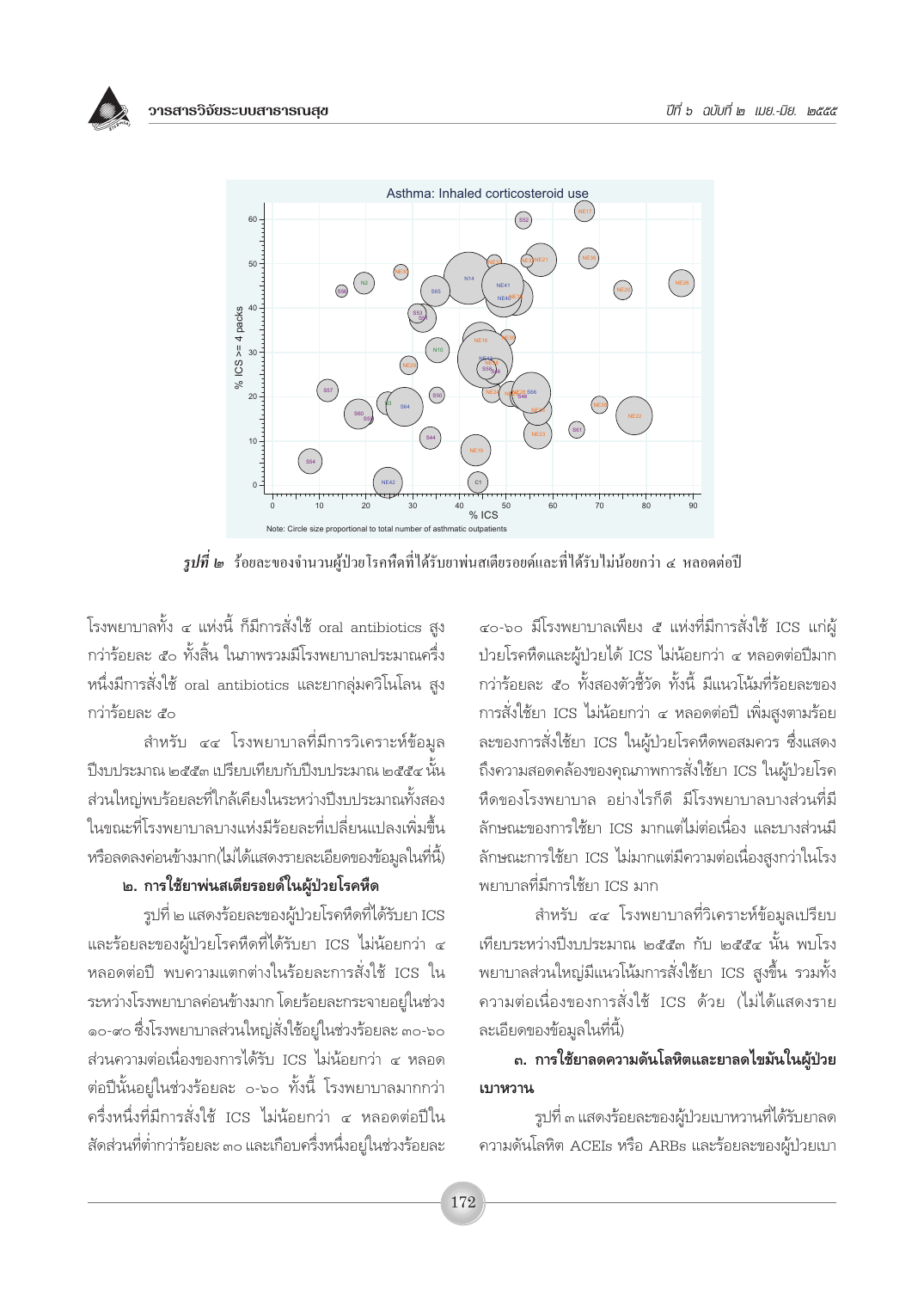

 $\tilde{z}$ ปที่ ๓ ร้อยละของจำนวนผู้ป่วยเบาหวานที่ได้รับยาในกลุ่มลดความดันโลหิต ACEIs หรือ ARBs และยาลดไขมัน statins

หวานที่ได้รับยาลดไขมัน statins พบการกระจายของร้อยละ การสั่งใช้ยาทั้งสองกลุ่มในช่วง ๐-๘๐ โรงพยาบาลส่วนใหญ่มี การสั่งใช้ยา ACEIs หรือ ARBs ร้อยละ ๓๐-๕๐ และมีการ สั่งใช้ยา statins มากกว่าร้อยละ ๓๐ ในภาพรวมมีโรง ้พยาบาลเพียง ๔ แห่งที่มีร้อยละการสั่งใช้ยาลดความดันโลหิต ACEIs หรือ ARBs กับยาลดไขมัน statins มากกว่าร้อยละ ๕๐ ทั้งสองตัวชี้วัด อย่างไรก็ตาม มีโรงพยาบาล ๑๑ แห่งที่มี การสั่งใช้ยาลดไขมัน statins แต่แทบไม่มีการสั่งใช้ยา ACEIs หรือ ARBs เลย

สำหรับ ๔๔ โรงพยาบาลที่วิเคราะห์ข้อมูลเปรียบ เทียบระหว่าง ๒ ปี่งบประมาณนั้น พบโรงพยาบาลโดยส่วน ใหญ่มีแนวโน้มการสั่งใช้ยา ACEIs/ARBs และ statins สูงขึ้น (ไม่ได้แสดงรายละเอียดของข้อมูลในที่นี้)

# วิจารณ์

้คุณภาพการสั่งใช้ยาปฏิชีวนะของโรงพยาบาลในการศึกษา นี้ซึ่งประเมินจากร้อยละการสั่งใช้ยา oral antibiotics ในหวัด เจ็บคอและการใช้ยากลุ่มควิโนโลนในผู้ป่วยท้องเสียไม่ติดเชื้อนั้น ้พบว่าโรงพยาบาลส่วนใหญ่สั่งจ่ายยามากกว่าร้อยละ ๕๐ ขึ้นไป

แม้จะไม่มีเกณฑ์ที่ชัดเจนของร้อยละการสั่งใช้ยาทั้งสอง ้อย่างไรก็ตาม หลักฐานทางวิชาการแสดงให้เห็นความจำเป็น ของการใช้ยาปฏิชีวนะในกรณีทั้งสองต่ำกว่าร้อยละ ๒๐ (๔-๕) ดังนั้น การจัดทำโครงการ ASU อย่างต่อเนื่องในหน่วยงาน ทุกระดับจะช่วยยกระดับคุณภาพการสั่งใช้ยาปฏิชีวนะให้เกิด การใช้อย่างสมเหตุผล ทั้งนี้ ศักยภาพการวิเคราะห์ข้อมูลที่ ดำเนินการได้เองภายในโรงพยาบาลแต่ละแห่งจะช่วยสะท้อน ข้อมูลที่เป็นประโยชน์ให้โรงพยาบาลพิจารณาดำเนินกิจกรรม ต่างๆ เพื่อลดความฟุ่มเฟือยของการใช้ยาปฏิชีวนะลงได้

การประเมินทั้งคุณภาพการสั่งใช้ยาและการเข้าถึงยา โดยร้อยละของการสั่งใช้ยา ICS ในผู้ป่วยโรคหืดนั้น พบว่ามี ้ความแตกต่างกันระหว่างโรงพยาบาลค่อนข้างมาก ซึ่งโรง ็พยาบาลส่วนใหญ่สั่งใช้ยา ICS และสั่งใช้ยาอย่างต่อเนื่องน้อย กว่าร้อยละ ๕๐ แม้ว่ายังไม่มีเกณฑ์ที่ชัดเจนของร้อยละการสั่ง ใช้ยา ICS อย่างไรก็ดี จากการสนับสนุนโครงการ EAC ของ สปสช. พบว่าในโรงพยาบาล ๙๘ แห่งในโครงการมีการสั่งใช้ ICS เพิ่มจากร้อยละ ๒๘ ๙๘ เป็นร้อยละ ๗๑ ๗๑ ดังนั้น โรง ็พยาบาลส่วนใหญ่ควรมีการดำเนินกิจกรรม EAC และเพิ่ม การเข้าถึงยา ICS ของผู้ป่วยโรคหืด ซึ่งการวิเคราะห์ข้อมูลตัว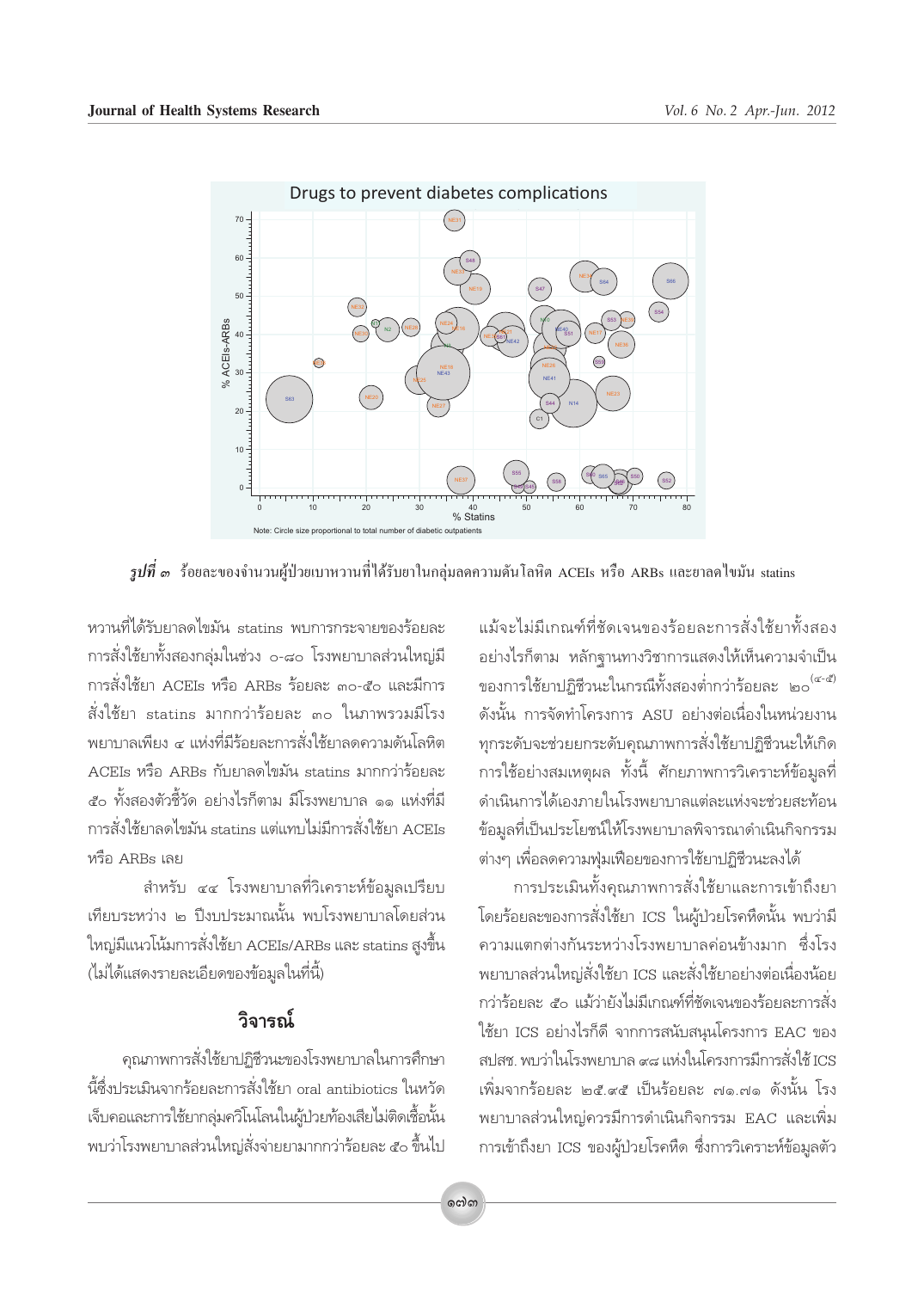ู้ชี้วัดร้อยละการสั่งใช้ ICS จะช่วยให้สามารถติดตามประเมิน แนวโน้มการสั่งใช้ยาได้ โดยเฉพาะอย่างยิ่งการประเมินความ ต่อเนื่องของความร่วมมือในการรักษาด้วยตัวซื้วัดร้อยละการ สั่งใช้ ICS ไม่น้อยกว่า ๔ หลอดต่อปีจะให้ข้อมูลที่เป็น ประโยชน์ต่อการพัฒนาระบบการติดตามผู้ป่วยอย่างต่อเนื่อง ด้วย

การประเมินคณภาพการสั่งใช้ยาป้องกันภาวะแทรกซ้อน ของ diabetic nephropathy และ การเกิดหลอดเลือดแดง ้ตีบตันในผู้ป่วยเบาหวาน โดยการวิเคราะห์ร้อยละของการสั่ง ใช้ยาลดความดันโลหิต ACEIs/ARBs และยาลดไขมัน statins ้พบความแตกต่างของการสั่งใช้ยาในระหว่างโรงพยาบาลเช่นกัน โดยโรงพยาบาลส่วนใหญ่สั่งใช้ยาทั้งสองกล่มปานกลาง และมื โรงพยาบาลบางส่วนที่ไม่มีการสั่งใช้ยา ACEIs หรือ ARBs เลย ้ทั้งนี้ การจัดการโรคเรื้อรัง เช่นโรคเบาหวาน เป็นนโยบายหลัก ู้ที่ สปสช. ให้ความสนใจ ซึ่งการวิเคราะห์ข้อมูลนี้มิได้มุ่งเน้น ไปที่ผลลัพธ์หลัก เช่น การควบคุมระดับน้ำตาล ความดัน โลหิตและไขมันในเลือด แต่มุ่งไปยังการประเมินกระบวนการ โดยเฉพาะในส่วนของการให้ยาป้องกันภาวะแทรกซ้อน ดังนั้น โรงพยาบาลจึงควรนำข้อมูลส่งกลับเหล่านี้มาพัฒนาระบบ บริการเพื่อให้ผู้ป่วยได้รับยาอย่างเหมาะสมและครอบคลุมทั่ว ถึงแก่ผู้ป่วยเบาหวานที่มีความเสี่ยงต่อภาวะแทรกช้อน อันจะ นำไปสู่ผลลัพธ์ด้านสุขภาพที่เป็นไปตามเป้าหมายต่อไป

โดยภาพรวม ทุกโรงพยาบาลควรดำเนินการส่งเสริมให้ มีการวิเคราะห์ข้อมูลเพื่อสะท้อนกลับสำหรับการจัดกิจกรรม เพื่อพัฒนางานคุณภาพ เช่น การพัฒนาระบบการดูแลผู้ป่วย โดยทีมสหสาขาวิชาชีพ การจัดให้มีแนวทางเวชปฏิบัติชัดเจน ในการสั่งใช้ยาอย่างเหมาะสม การนำผลการวิเคราะห์ข้อมลมา ใช้เพื่อติดตามการดำเนินงานอย่างต่อเนื่อง การจัดให้มีระบบ เตือนหากพบมีการสั่งใช้ยาไม่เหมาะสมและการพูดคุยแลก เปลี่ยนเพื่อส่งเสริมให้เกิดคุณภาพการสั่งใช้ยาต่อไป อย่างไร ก็ตาม ในการศึกษาครั้งต่อไป ควรศึกษาระบบบริหารจัดการ การใช้ยาในกลุ่มโรคดังกล่าวในโรงพยาบาลที่มีคุณภาพการสั่ง ใช้ยาที่ดีกว่าโรงพยาบาลแห่งอื่นๆ ซึ่งจะเป็นประโยชน์สำหรับ โรงพยาบาลแห่งอื่นๆในการนำไปเป็นแนวทางในการพัฒนา

งานต่อไป

สปสช.กำหนดให้หน่วยบริการนำส่งข้อมูล OP ๑๘ แฟ้มมาตรฐาน ในรูปแบบข้อมูลประเภท text file (\*txt) และ ค่าข้อมูลในแต่ละฟิลด์คั่นด้วย vertical bar โครงการนี้ได้สร้าง เครื่องมือการนำเข้าข้อมูลโดย SQL server import and export wizard ทั้งหมด ๔ แฟ้ม ได้แก่ DRUG.txt, DIAG.txt, PERSON txt. SERVICE txt การฝึกอบรมการใช้ชุดคำสั่ง การวิเคราะห์ตัวชี้วัดด้วย SQL ให้กับเภสัชกรและเจ้าหน้าที่ ด้านคอมพิวเตอร์ที่ปฏิบัติงานในโรงพยาบาลต่างๆ พบว่าไฟล์ ข้อมูลของหน่วยบริการส่วนใหญ่ (ร้อยละ ๘๙.๕) สามารถนำ เข้าข้อมูลได้สำเร็จทุกแฟ้ม กรณีแฟ้ม DIAG.txt, PERSON.txt, SERVICE.txt มักไม่พบปัญหาในการนำเข้า แต่ต้องระมัด ระวังในแฟ้ม PERSON.txt เนื่องจากเป็นแฟ้มสะสม การนำ เข้าโดยไม่มีการตรวจสอบว่ามีข้อมูลเดิมอยู่แล้วจะส่งผลให้ เกิดความซ้ำซ้อน (duplication) ของข้อมูลได้ ส่วนแฟ้ม DRUG.txt มักจะเกิดปัญหาในการนำเข้าข้อมูลโดยเฉพาะฟิลด์ DNAME ซึ่งเป็นฟิลด์เก็บข้อมูลชื่อยาที่เป็นภาษาไทย โดยจะ มีการกำหนดรหัสภาษาที่แตกต่างกัน บางตัวอักษรของภาษา ไทยจะต้องประกอบด้วยอักขระที่ต้องใช้พื้นที่มากกว่า ๑ อักขระ ทำให้จำนวนการไหลของข้อมูลมีมากกว่าค่าที่ถูกกำหนดให้ อัตโนมัติโดยโปรแกรม ดังนั้นในการนำเข้าแฟ้ม DRUG.txt นี้ จะต้องเข้าไปกำหนดค่าขั้นสูงเพื่อเพิ่มขนาดความกว้างพื้นที่ ้คอลัมน์ในการไหลของข้อมูล จึงจะสามารถนำเข้าข้อมูลได้ ้ปัญหาคุณภาพของข้อมูลที่ไม่ใช่การ input ข้อมูลผิดแต่เป็น ู้ที่มาตรฐานการ input ข้อมูลที่แตกต่างกันของแต่ละหน่วย บริการเป็นสิ่งที่จะส่งผลให้การวิเคราะห์ข้อมูลในภาพรวม ระดับประเทศเกิดความคลาดเคลื่อนได้สูง

ชุดคำสั่งสำเร็จรูปสำหรับการวิเคราะห์ข้อมูลตัวชี้วัดที่ รายงานในครั้งนี้ได้เผยแพร่ในเว็บไซต์ของสถาบันวิจัยระบบ สาธารณสุข ผู้สนใจสามารถดัดแปลงปรับใช้เพื่อศึกษาตัวชี้วัด คุณภาพการสั่งใช้ยาอื่นๆได้โดยเปลี่ยนตัวแปรที่สนใจ ได้แก่ กลุ่มยา และรหัส ICD-10

โดยสรุป ผลการวิเคราะห์ข้อมูล OP ๑๘ แฟ้ม พบว่าใน โรงพยาบาลส่วนใหญ่ยังพบปัญหาการสั่งใช้ยา oral antibio-